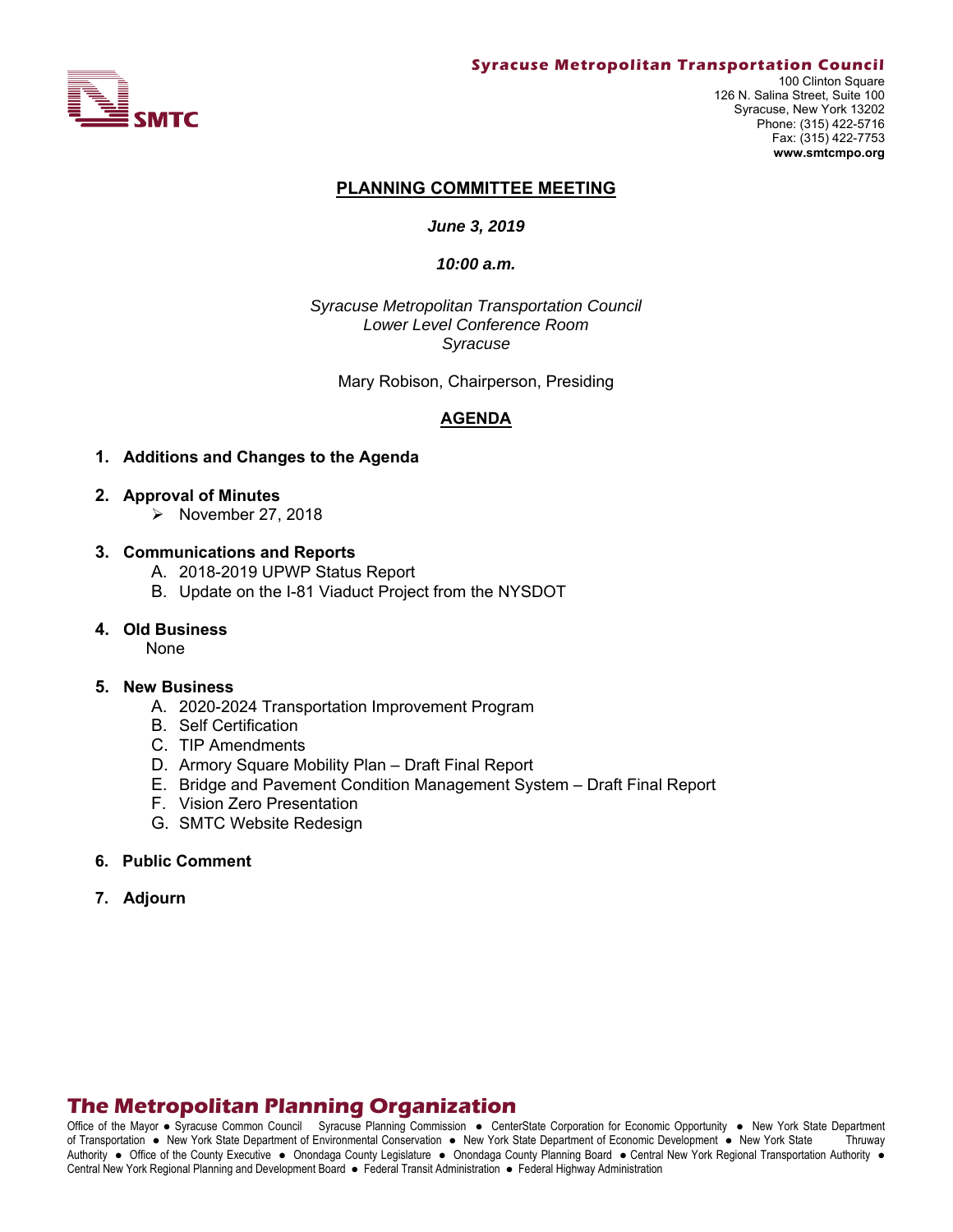# **SYRACUSE METROPOLITAN TRANSPORTATION COUNCIL**

# **MINUTES of the JUNE 3, 2019 PLANNING COMMITTEE MEETING**

### **Voting Members Construction Construction Construction Construction Construction Construction Construction Construction Construction Construction Construction Construction Construction Construction Construction Constructio**

# **Also Attending**

Eric Hathaway **City of Ithaca** 

Mary Robison, Chair City of Syracuse David Bottar CNY Regional Planning & Development Board Neil Burke City of Syracuse DPW Megan Costa **Syracuse-Onondaga County Planning Agency** Odean Dyer Onondaga County Department of Transportation Mark Frechette NYS Department of Transportation Mike Jauch **NYS Thruway Authority** Casey Jordan Casey Jordan Casey Jordan Casey Jordan Casey Jordan County Legislature Owen Kerney **City of Syracuse** - Planning EJ Moses CNY Regional Transportation Authority Ben Sio **CenterState CEO** 

John Reichert NYS Department of Transportation

# **SMTC Staff**

James D'Agostino, Thomas Bardenett, Kevan Busa, Mario Colone, Jason Deshaies, Andrew Frasier, Kevin Kosakowski, Danielle Krol, Aaron McKeon, James Squier, Meghan Vitale, and Patricia Wortley

### **BUSINESS MEETING**

# **1. CALL TO ORDER**

Chairperson Robison called the meeting to order at 10:05 a.m., in the Lower Level Conference Room of the Syracuse Metropolitan Transportation Council, Syracuse, NY.

### **2. APPROVAL OF MINUTES**

The Chairperson inquired if there were any changes to the November 27, 2018 minutes. Hearing none, the Chairperson called for a motion.

Ms. Costa moved and Mr. Bottar seconded approval of the minutes as amended. Motion carried.

### **3. COMMUNICATIONS AND REPORTS A. UPWP STATUS REPORT**

Mr. D'Agostino highlighted the following: We are launching our new website this month. No real progress has been made on a new infrastructure bill. A large Fast Act rescission is pending at this time. The new projects for this program year are either scoped or in the process of being scoped. We are hosting the NYSAMPO Conference in Syracuse. Mr. D'Agostino encouraged people to attend the conference, as it is free of charge. Data collection is underway by our consultant and staff. We are also collecting this year's Bridge and Pavement data. The Bridge and Pavement report will be presented today. We are undertaking a GIS project for the County collecting speed limits for their roads. The I-81 Viaduct Project DEIS has been released. We are hosting a joint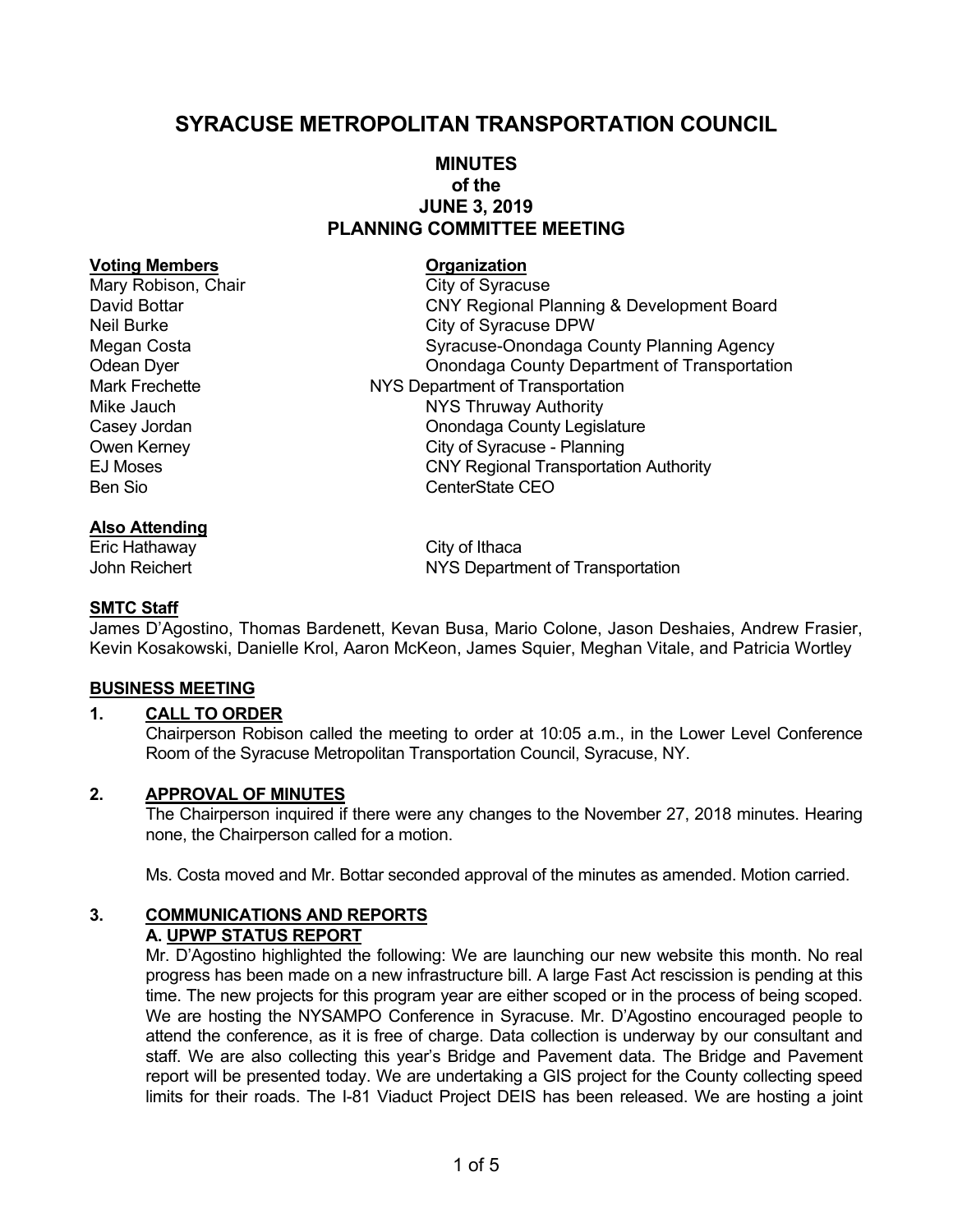Planning and Policy Committee meeting on I-81 on June 26. The Geddes/Fayette Complete Street Project is scheduled for a summer completion. A Long Range Transportation Plan Working Group meeting is scheduled for June 11. The Cicero Route 11 project is progressing. The Erie Blvd Transit study will be done by fall. The TIP is on the agenda today.

# **B. UPDATE ON THE I-81 VIADUCT PROJECT FROM THE NYSDOT**

Mr. Frechette stated that they are only going to build one solution for the I-81 interchange. They made a decision to release the preliminary DEIS in April. In that, they are recommending a preferred alternative of the Community Grid Alternative. A community meeting will be held on June 18, at 3:00 p.m., with a presentation at 6:00 p.m.

Mr. Frechette stated that the Community Grid has components in it that came from their outreach efforts. Studying the tunnel there is a lot of information that came from the Orange Tunnel Alternative. The Community Grid had some new components, including the Business Loop 81. That will allow for DOT to maintain a freeway north and south of the City. The proposal for the Community Grid is to disperse the traffic; it will not be on Almond Street. It is a big change for this project. People were concerned at loosing that 81 shield. People will be able to go 65 MPH to 690. They are looking to do further enhancements to the Bear Street Corridor. There are many things that have been updated. They are zeroing in. This is what DOT believes is the best solution. There is still time for comment. There will be local outreach meetings. The SMTC is hosting a meeting on June 26. Mr. D'Agostino stated the NYSDOT would need to come to the SMTC Committees in order to add the project to the TIP.

Mr. Frechette stated there would be neighborhood meetings in the suburbs and the city. They will also be having noise wall meetings, but those meetings have not been set up at this time.

### **4. OLD BUSINESS**

None.

### **5. NEW BUSINESS**

# **A. 2020-2024 TRANSPORTATION IMPROVEMENT PROGRAM (TIP)**

Mr. D'Agostino stated that we are adopting the new multi-year TIP. Mr. Colone gave and overview of the process and the projects. We are maintain fiscal constraint as required. Additionally, we also must adopt a resolution for our Self Certification. Mr. D'Agostino thanked the members who spent a lot of time getting to this point. The new TIP goes into effect October 1.

Mr. Kerney moved and Mr. Bottar seconded a motion that the Policy Committee adopt the 2020-2024 TIP at their June 19 meeting. Motion carried unanimously.

# **B. SELF CERTIFICATION**

Mr. D'Agostino stated that in addition to adopting the new multi-year TIP, we also must adopt a resolution for our Self Certification. He gave an overview of the federal Certification. Our last on-site certification was in 2017.

Mr. Moses moved and Ms. Costa seconded a motion that the Policy Committee adopt the Self Certification Resolution at their June 19 meeting. Motion carried unanimously.

### **C. TIP AMENDMENTS**

Mr. D'Agostino stated that the City of Syracuse and Centro are in need of amendments to the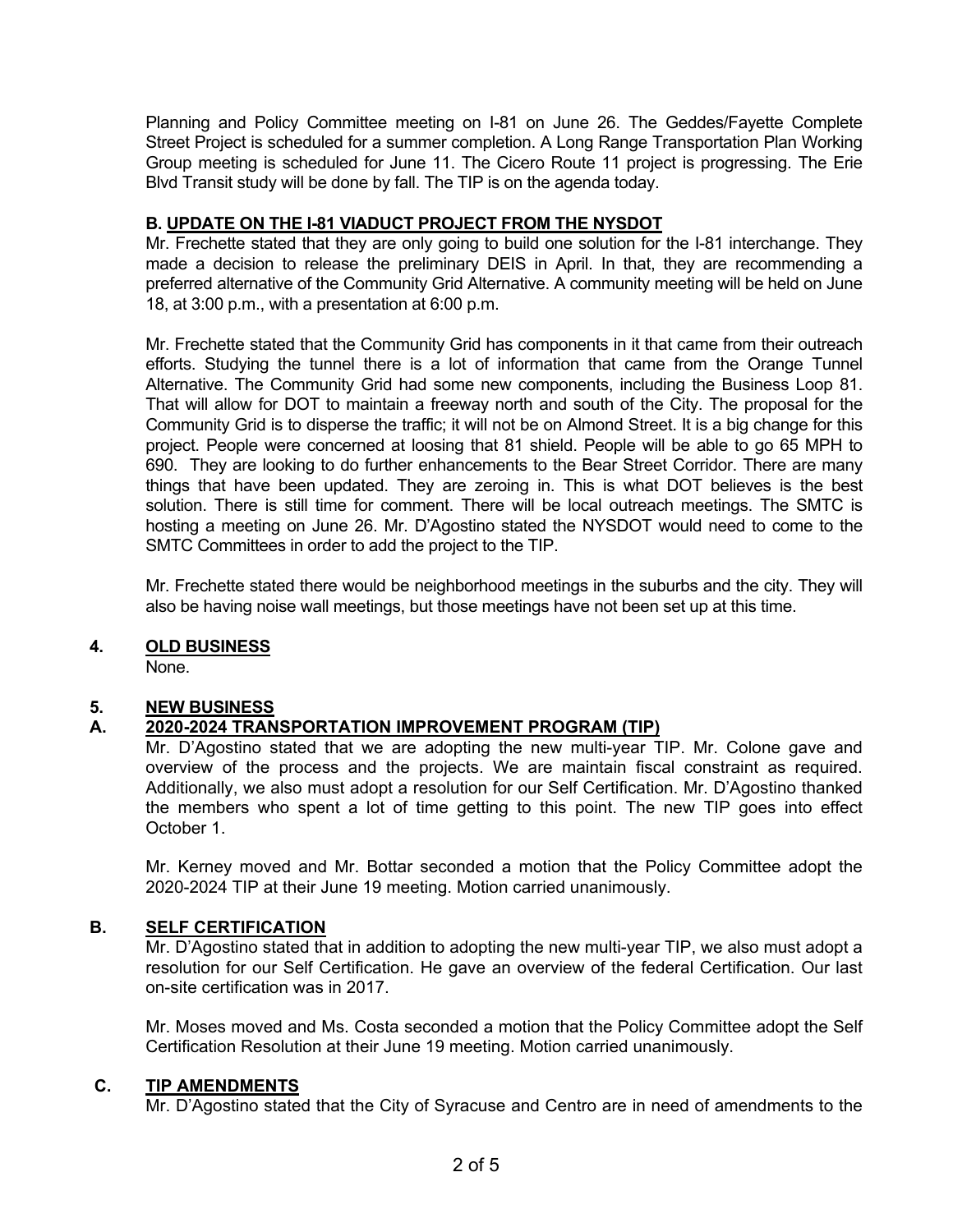2017-2021 TIP.

Addition of project:

Bridge NY awards

PIN 375651 (E Brighton Ave over NYSW Superstructure Replacement, BIN 2208610, City of Syracuse, Onon Co). Total cost \$3,605,000. Sponsor City of Syracuse. Project sponsor requests addition of project to program to replace bridge. Project awarded funding via statewide Bridge NY solicitation.

PIN 375657 (W Colvin St over Onondaga Creek Bridge Rehabilitation, BIN 2208360, City of Syracuse, Onon Co). Total cost \$895,000. Sponsor City of Syracuse. Project sponsor requests addition of project to program to rehabilitate bridge. Project awarded funding via statewide Bridge NY solicitation.

### TAP/CMAQ awards

PIN 395072 (Lodi St Connector, City of Syracuse, Onon Co). Total cost \$351,000. Sponsor City of Syracuse. Project sponsor requests addition of project to program to install on-road bicycle facilities. Project awarded funding via statewide TAP/CMAQ solicitation.

PIN 395073 (CNYRTA Expanded Transit Service, Onon Co). Total cost \$6,250,000. Sponsor Central New York Regional Transportation Authority. Project sponsor requests addition of expand mid-day, second, and third shift transit service. Project awarded funding via statewide TAP/CMAQ solicitation.

PIN 395074 (Creekwalk Improvements, Bridge and Walk Maintenance, City of Syracuse, Onon Co). Total cost \$1,370,000. Sponsor City of Syracuse. Project sponsor requests addition of project to program to rehabilitate a multi-use trail bridge over Onondaga Creek to address structural deficiencies and reconstruct existing sections of the trail to the north to meet current standards for multi-use trails. Project awarded funding via statewide TAP/CMAQ solicitation.

Mr. Colone stated there is a small inaccuracy in the Creekwalk amendment. The total is \$1.535M. For the Centro CMAQ project, Centro requested FHWA funds be transferred to FTA. As such, the entire \$5M CMAQ award is now listed in one year. Mr. D'Agostino stated the changes would be made to the amendments prior to going to the Policy Committee.

Mr. Kerney moved and Mr. Frechette seconded a motion that the Policy Committee approve the Resolutions for the above projects. Motion carried.

### **D. ARMORY SQUARE MOBILITY PLAN – DRAFT FINAL REPORT**

Mr. D'Agostino stated that this study was done at the request of the City of Syracuse. Mr. McKeon gave an overview of the project.

Mr. Jordan thought the idea of closing off Walton Street would be attractive, but that would lead to the loss of parking spaces and that would be damaging to the businesses. Mr. McKeon stated that it is very hard to find parking in the area at night. Mr. Jordan sited an area of Dublin. Discussion occurred over the perfect balance for parking and pedestrians. The Chairperson inquired if the raised crosswalks are able to be plowed. Mr. McKeon stated they are. Mr. Jordan inquired about adding a parking garage. Mr. McKeon stated they did have a discussion. The cost to build a garage is \$25,000 - \$30,000 per spot and it is difficult to recoup your cost of construction.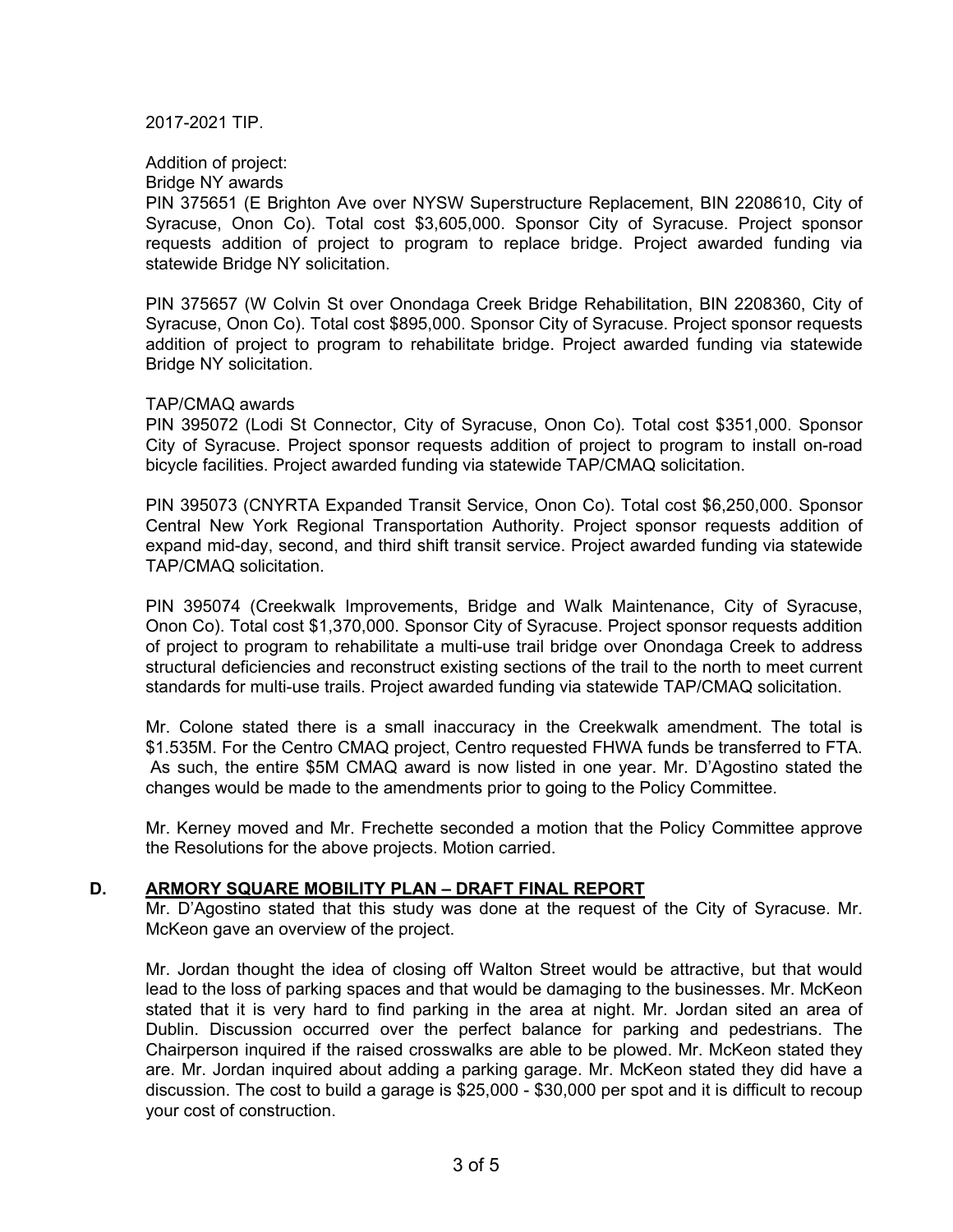Mr. Burke moved and Ms. Costa seconded a motion that the Policy Committee acknowledge the completion of the report. Motion carried.

### **E. BRIDGE AND PAVEMENT CONDITION MANAGEMENT SYSTEM – DRAFT FINAL REPORT**

Mr. D'Agostino stated that this is a recurring report. Mr. Frasier gave an overview of the work product.

Mr. D'Agostino stated that the SMTC staff would now be rating all City streets, not just the Federal Aid Eligible roads.

Mr. Frechette moved and Mr. Moses seconded a motion that the Policy Committee acknowledge the completion of the report. Motion carried.

### **F. VISION ZERO PRESENTATION**

Mr. D'Agostino introduced Mr. Hathaway from the City of Ithaca. Mr. Hathaway gave an informational presentation on the program. This initiative started in Ithaca, but it involves a statewide component. The goal of Vision Zero is eliminating traffic fatalities in any given community. He discussed whether speed limits make a difference themselves. Yes, speed limits have an effect on people's behaviors. He reviewed the difference of hitting a pedestrian at 20 MPH and 40 MPH.

Mr. Hathaway conducted an appropriate speed limit survey of roads in Ithaca. In Ithaca, the appropriate speed is 25 MPH. However, V&T Law Section 1643 prohibits cities and villages from establishing area-wide speed limits below 30 MPH. Lowering speed limit = reduced speed.

Inquiry was made as to a desire to see lower speed limits. Mr. Bottar inquired as to why the V&T limit was set. Mr. Hathaway does not know. Mr. Frechette stated that you do see in other states where there are some very funky speed limits. Some of it is done purposely to generate revenue for that area.

Mr. Hathaway stated that if enough people are saying they care about it they could lobby elected officials to make a change. Mr. Frechette stated that a limitation the NYSDOT has for setting a speed limit is the drivers' comfort level and looking at the  $85<sup>th</sup>$  percentile speed, which ultimately dictates the speed limit.

Vision Zero is putting pressure on and they are taking out the  $85<sup>th</sup>$  percentile. Ms. Costa inquired if there is a number of municipalities looking to lower or increase speed limits. Mr. Frechette does not have an exact number, but circumstances play a role in the requests.

No action is required of this Committee.

### **G SMTC WEBSITE REDESIGN**

Mr. D'Agostino stated that the SMTC contracted with Syracuse Design Group to undertake an upgrade of our website. Mr. Colone gave an overview of the new features on the site.

Ms. Costa inquired about interactive maps. Mr. D'Agostino stated that all of the same maps that are on our current site would be available. We will have interactive maps. Mr. Frechette